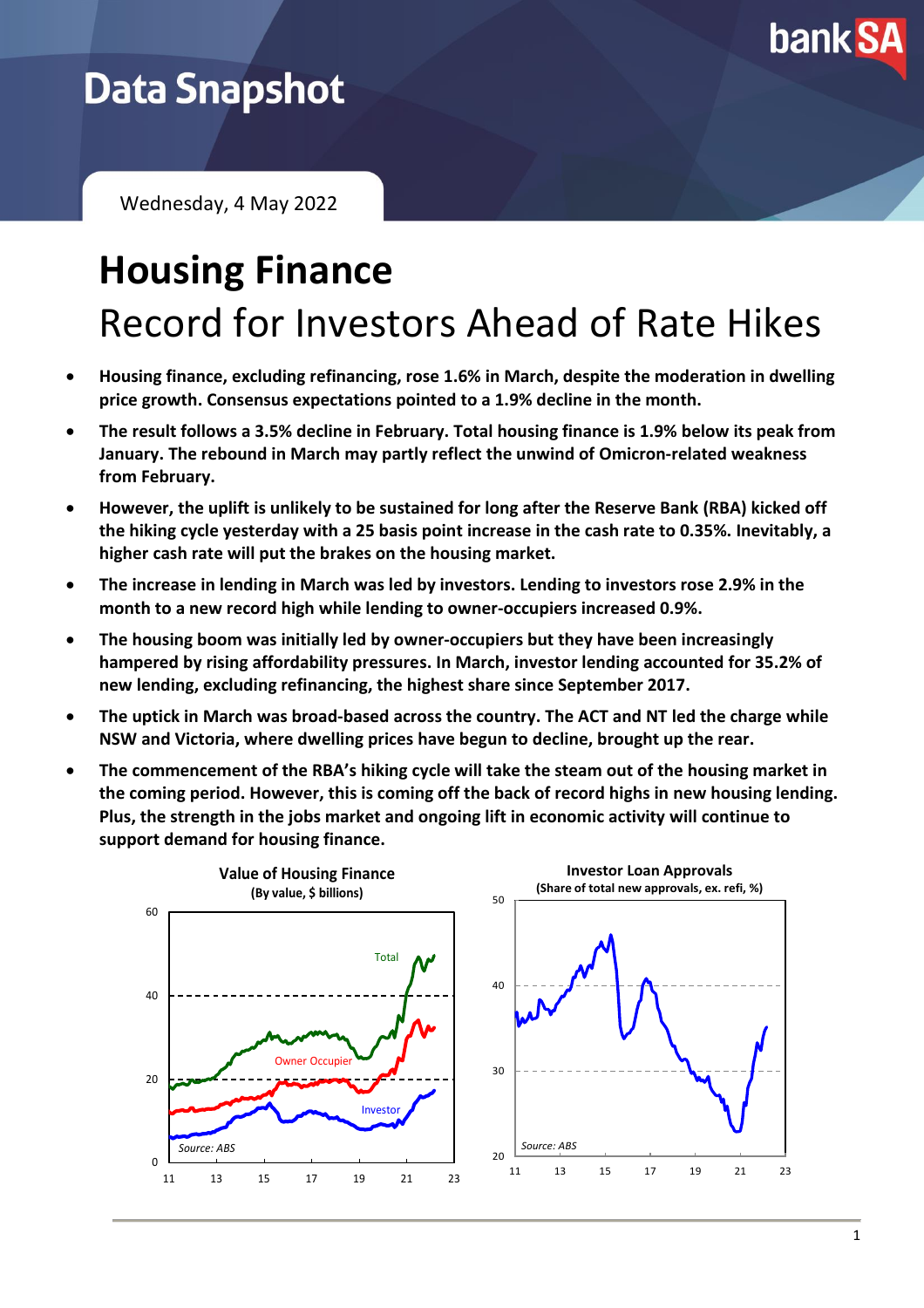Housing lending surprised analysts in March, rising 1.6% excluding refinancing, despite the moderation in the housing boom. Consensus expectations pointed to a 1.9% decline in the month.

The result follows a 3.5% decline in February. Total housing finance is 1.9% below its peak from January. The rebound in March may partly reflect the unwind of Omicron-related weakness from February.

However, the uplift is unlikely to be sustained for long after the Reserve Bank kicked off the hiking cycle yesterday with a 25 basis point increase in the cash rate to 0.35%. This was a milestone event, marking the end of the record low cash rate and the first rate hike in more than a decade. And the cash rate is expected to move higher over the coming months. Inevitably, a higher cash rate will put the brakes on the housing market.

The increase in lending for March was led by investors, rising 2.9% in the month to a new record high. Investor lending is now 48.4% higher over the year.

The housing boom was initially led by owner-occupiers but they have been increasingly hampered by rising affordability pressures. Accordingly, investor lending is accounting for a growing share of new lending. Investor lending accounted for 35.2% of new lending excluding refinancing, the highest share since September 2017.

Lending to owner-occupiers rose 0.9% in March although is now down 2.2% in annual terms. Despite this, lending to owner-occupiers remains elevated and well above its pre-pandemic level. The increase in March primarily reflects an uptick in lending for the purchase of new dwellings, which rose 5.4% in the month. Lending for construction slipped 0.5%, while lending for the purchase of established dwellings edged up 0.5%.

The number of loans to first home buyers jumped 4.2% in March, although this follows a decline of more than 15% over the first two months of the year. Elevated affordability pressures make it more challenging for first home buyers to get into the market, given they do not have the benefit of existing housing equity behind them. Indeed, the number of loans to first home buyers in this cycle peaked way back in January 2021.

#### **States and Territories**

The uptick in March was broad-based across the country.

The ACT (17.0%) and the NT (10.3%) led the charge, although growth rates are more volatile in these smaller regions. There was also sizeable lending growth in SA (5.1%) and Queensland (3.7%), where dwelling price growth has been outperforming the larger states over recent months, partly reflecting their relative affordability. There was also solid growth in March in Tasmania (2.6%) and WA (2.5%). NSW (1.4%) and Victoria (0.9%) brought up the rear. Stretched affordability, a lift in supply and rising fixed rates has resulted in a decline in dwelling prices in NSW and Victoria in recent months.

#### **Outlook**

The commencement of the RBA's hiking cycle will take the steam out of the housing market in the coming period. However, this follows record highs in new housing lending in January. Plus, demand for housing finance will continue to be supported by the lift in economic activity as we adapt to living with covid. In addition, the unemployment rate, which is currently at its lowest level in almost 50 years, is expected to decline further. The strength of the jobs market will provide ongoing support to demand for housing lending.

> **Matthew Bunny, Economist** Ph: 0421 749 491